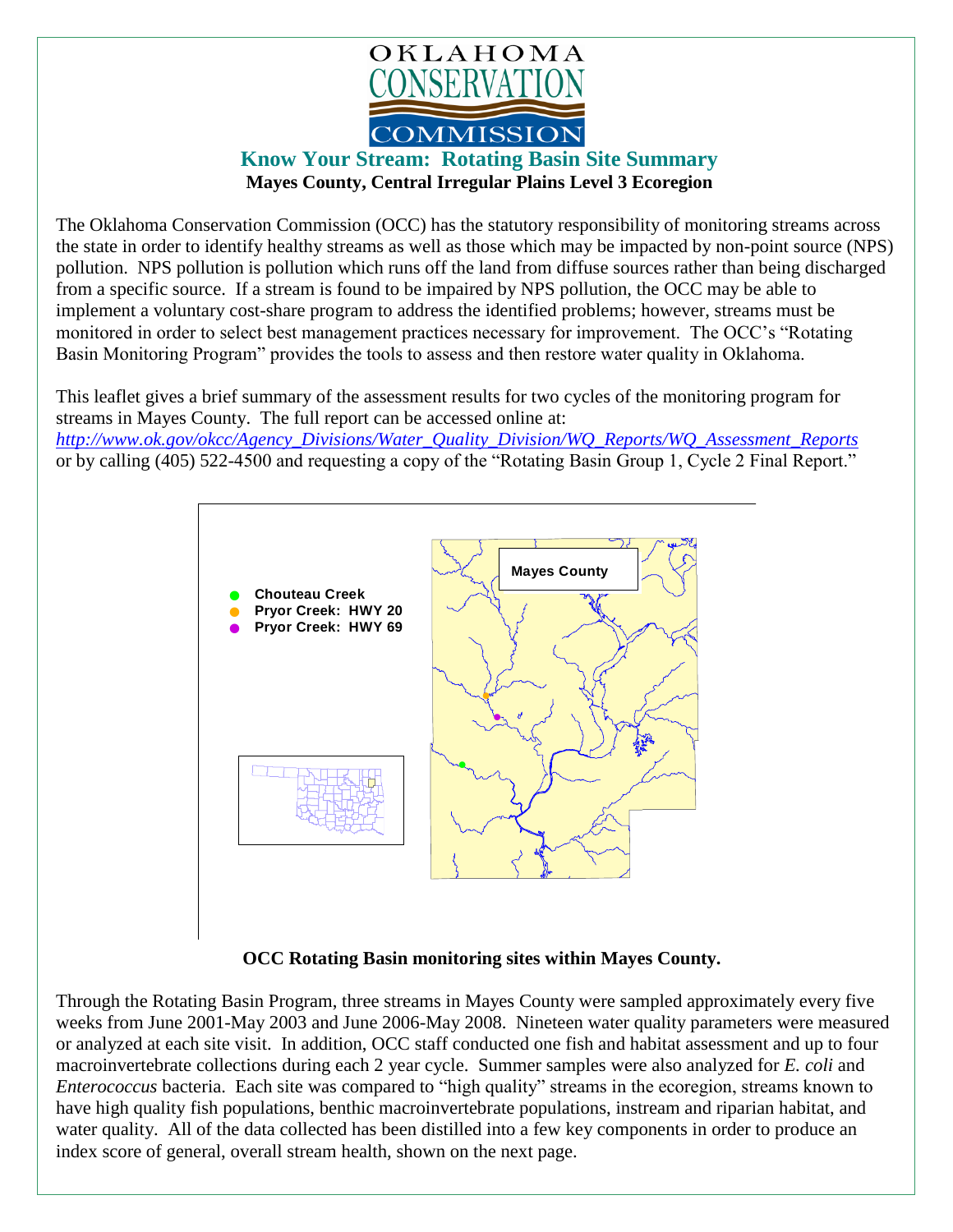**Summary of general stream health as determined by comparison to high quality streams in the Central Irregular Plains ecoregion and by assessment using Oklahoma State Water Quality Standards***†***.**

|                                                       | <b>Good</b>                          | <b>Moderate</b>                      |                       |
|-------------------------------------------------------|--------------------------------------|--------------------------------------|-----------------------|
| moderate<br>good<br>poor                              | <b>Pryor Creek:</b><br><b>HWY 69</b> | <b>Pryor Creek:</b><br><b>HWY 20</b> | <b>Chouteau Creek</b> |
| <b>Overall Stream Health</b>                          | 43                                   | 33                                   | 27                    |
| Phosphorus                                            | 5                                    | 3                                    | 5                     |
| Nitrogen                                              | 5                                    | 5                                    | 5                     |
| Ammonia                                               | 5                                    | 5                                    | 5                     |
| Dissolved Oxygen                                      | 5                                    | $-5$                                 | $-5$                  |
| pH                                                    | 5                                    | 5                                    | 5                     |
| Turbidity                                             | 5                                    | 5                                    | 5                     |
| Salts (chloride, sulfate, TDS)                        | 5                                    | 5                                    | 5                     |
| Fish                                                  | 5                                    | 5                                    |                       |
| Macroinvertebrates                                    | $\overline{3}$                       | 3                                    |                       |
| Instream/Riparian Habitat                             | 5                                    | 5                                    | 5                     |
| Bacteria                                              | $-5$                                 | $-5$                                 | $-5$                  |
| Scale of 1-5 with 5 being the best                    |                                      |                                      |                       |
| 1=significantly worse than high quality sites<br>KEY: |                                      |                                      |                       |
| 3=not as good as high quality sites but not impaired  |                                      |                                      |                       |
| 5=equal to or better than high quality sites          |                                      |                                      |                       |
| -5=impaired by state standards                        |                                      |                                      |                       |

**Note: Most streams in Oklahoma are impaired by at least one type of bacteria.**

**Pryor Creek: HWY 69 (OK121610-00-0050M):** This stream is comparable to high quality streams in the ecoregion for all parameters except the macroinvertebrate community, which was not as good as the high quality sites but was not significantly worse.

**Pryor Creek: HWY 20 (OK121610-00-0050D):** This stream is listed as impaired by state standards for low dissolved oxygen. It is comparable to high quality sites for all other parameters except phosphorus (which was slightly elevated) and the macroinvertebrate community, which was slightly worse than the high quality sites in the area.

**Chouteau Creek (OK121600-01-0430M):** This stream is listed as impaired by state standards for low dissolved oxygen and is comparable to high quality sites for all other parameters except the fish and macroinvertebrate communities which were significantly impaired.

*† The use of Oklahoma Water Quality Standards to assess streams and the 2008 results are described in the DEQ's 2008 Integrated Report, accessible online at: http://www.deq.state.ok.us/wqdnew/305b\_303d/2008\_integrated\_report\_entire\_document.pdf*